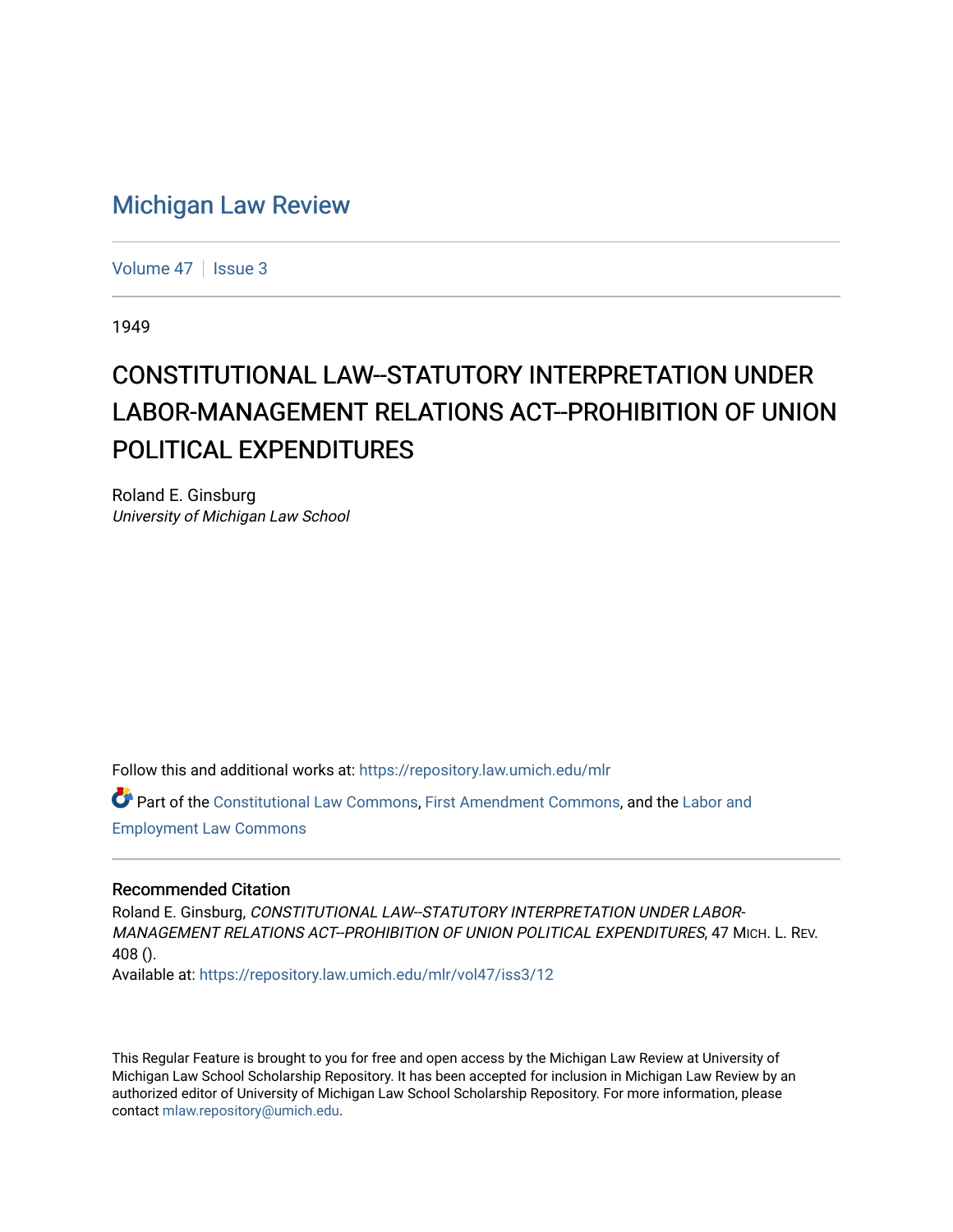CONSTITUTIONAL LAW - STATUTORY INTERPRETATION UNDER LABOR-MANAGEMENT RELATIONS AcT-PRoHIBITION OF UNION PoLITICAL Ex-PENDITURES-The C.I.O., with the consent of its president, Philip Murray, made expenditures from the funds of the organization for the publication of an editorial in the "C.I.O. News," a regularly issued periodical, urging the members of the C.I.O. to vote for a particular candidate in a special Congressional election in Maryland. Additional funds were expended for the publication and transporta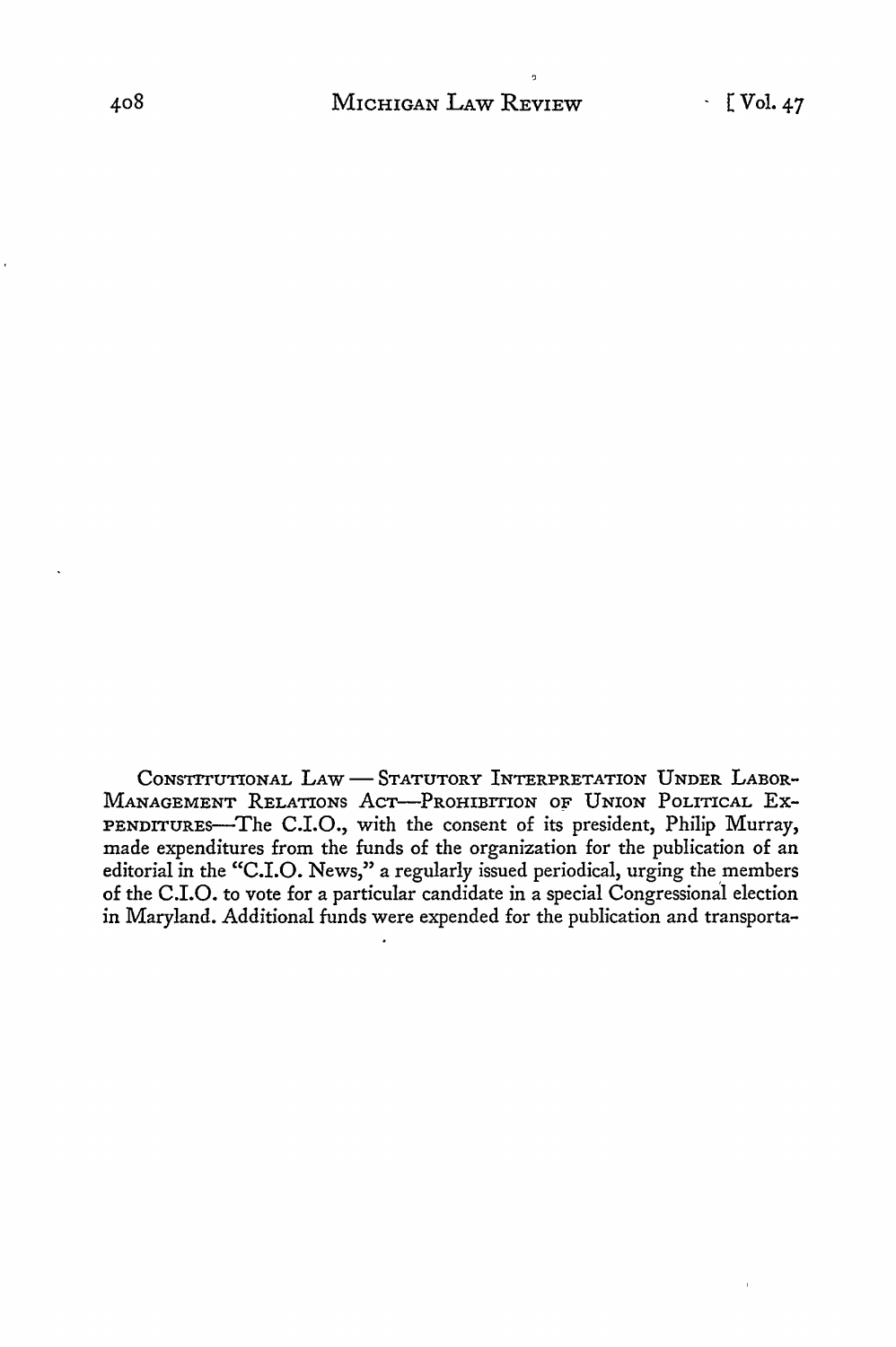tion of one thousand extra copies. Both the C.I.O. and Mr. Murray were charged with violation of section  $304$  of the Labor-Management Relations  $Act<sup>1</sup>$  in the district court. Defendants moved to dismiss the indictment, alleging that the statute abridged rights guaranteed by the First Amendment and that it was too indefinite to satisfy the requirements of the Fifth and Sixth Amendments. The district court sustained the motion to dismiss on the ground that the statute was, on its face, an unconstitutional abridgement of freedom of speech, press, and assembly.<sup>2</sup>On direct appeal to the United States Supreme Court, *held,* affirmed. Four justices, concurring in an opinion by Justice Reed, believed that the publication did not violate the statute. Justice Frankfurter concurred, believing that, although the parties had failed properly to argue constructions of the statute which would avoid the question of constitutionality, such an interpretation should be made. In an opinion written by Justice Rutledge, four justices concurred in the result but declared that the statute was an unjustified invasion of the rights guaranteed by the First Amendment. *United States v. C.I.O.*, *(U.S. 1948)* 68 S.Ct. 1349.

Section 304 represents an extension of the Congressional policy to insure the purity of elections, beginning with the Corrupt Practices Act of 1907<sup>3</sup> which prohibited "money contributions" in connection with a federal election. The 1925 Act changed "money contributions" to "contributions,"<sup>4</sup> and in 1943, labor unions were included within the scope of the act for the duration of the war.<sup>5</sup> Section 304 of the L.M.R.A. amended the I 92 *5* Act to include federal primaries, conventions and caucuses, and the application of the provisions to labor unions was made permanent. The interdict against "contributions" was extended to embrace '"expenditures," since the previous ban on union "contributions" had been easily circumvented.<sup>6</sup> The term "expenditure" seems to be all inclusive on its face, but the legislative debates indicate that it is to be restricted to expenditures made from general union funds, as contrasted with revenue derived from subscriptions or sales of union newspapers or voluntary contributions by union members for political purposes.<sup>7</sup> Justice Reed, after considering the Congressional debates, first appeared to reach his conclusion by narrowly reading the indictment so that

<sup>1</sup> 61 Stat. L. 159, § 304 (1947), 2 U.S.C. (Supp. 1947) § 251. "It is unlawful... for any corporation whatever, or any labor organization to make a contribution or expenditure in connection with any election at which Presidential or Vice Presidential electors or a Senator or Representative in, or delegate or Resident Commissioner to Congress are to be voted for, or in connection with any primary election or political convention or caucus held to select candidates for any of the foregoing offices. . . ."

- 2 (D.C. D.C. 1948) 77 F. Supp. 355.
- <sup>8</sup> 34 Stat. L. 864 (1907), 2 U.S.C. (1946) § 251.<br><sup>4</sup> 43 Stat. L. 1070 (1925), 2 U.S.C. (1946) § 241.
- 
- $^{5}$  57 Stat. L. 167,  $\S$  9 (1943), 2 U.S.C. (1946)  $\S$  251.

<sup>6</sup>Unions had employed direct political action instead of contributing funds to candidates or political parties, and the activities of the C.I.0.-P.A.C. were not covered by the statute, since that organization was not considered to be a labor union.

7 93 CoNG. REc. 6436-6440 (1947); 57 YALE L.J. 810 (1948).